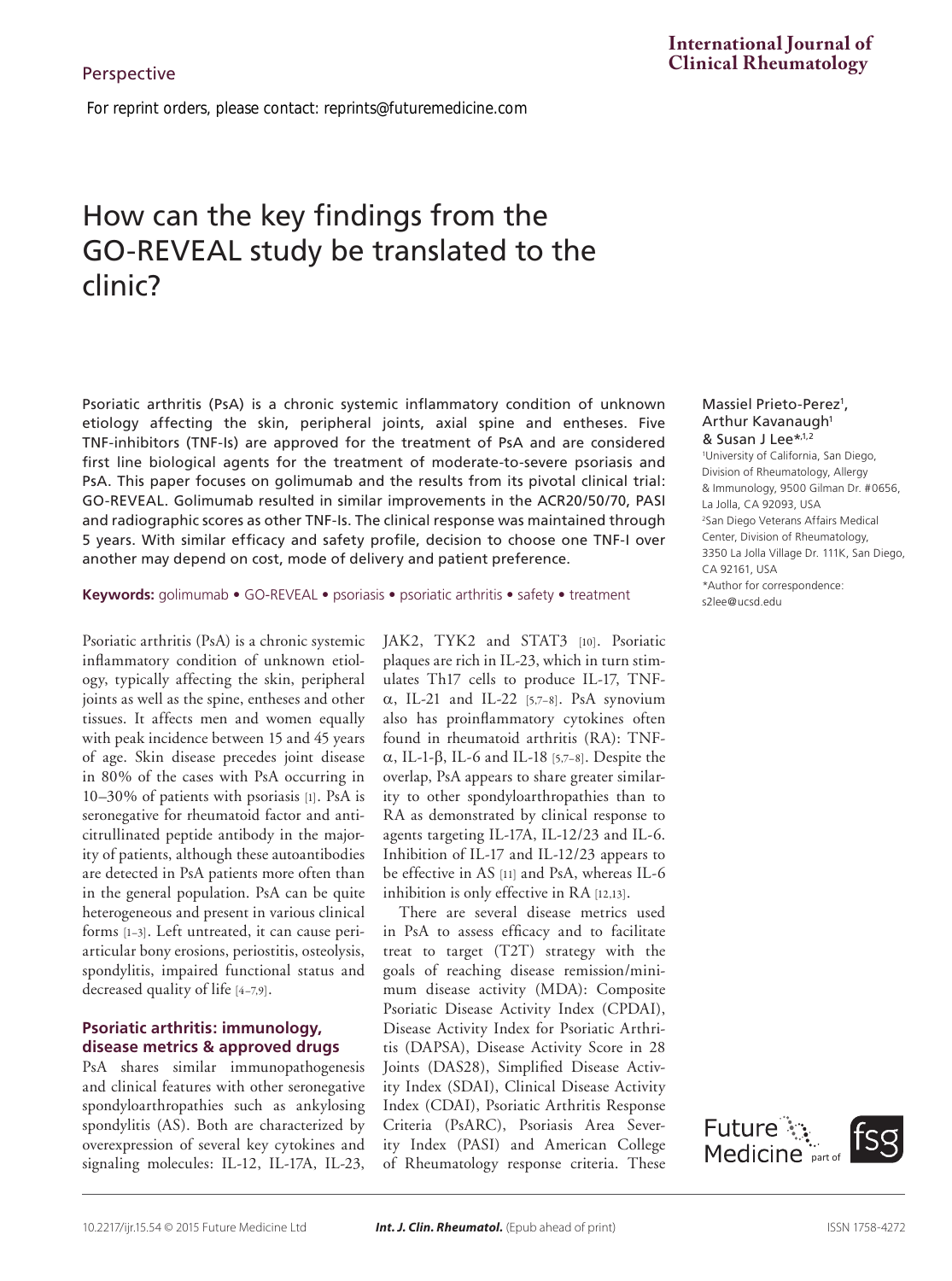indices measure some combination of tender/swollen joint count (TJC/SJC), enthesitis, dactylitis, axial disease, psoriasis, patient-/physician-global assessment, patient-reported pain, physical function and acute phase reactants. DAS28 and ACR metrics are the most commonly used indices in clinical trials but these indices do not assess for dactylitis, enthesitis or skin/nail changes. Regardless, all indices appear to correlate highly to each other [14]. While the benefit of T2T has been well established in RA, the long-term impact of T2T in PsA remains to be seen.

With the success of biological agents in RA and some similar pathologic findings in RA and PsA, many agents used in RA have been studied in and subsequently found to be effective in PsA. Five TNFinhibitors (TNF-Is) are available for the treatment of PsA worldwide: infliximab, etanercept, adalimumab, golimumab and certolizumab pegol. All except for certolizumab are also approved for psoriasis [15]. TNF-Is are considered first line biological agents for the treatment of moderate-to-severe psoriasis and PsA. Most recently, apremilast, a PDE4 inhibitor, has been added to a growing list of therapeutic agents for PsA. Two additional biologicals have been approved for the treatment of moderate to severe psoriasis: ustekinumab, an IL-12/23 inhibitor and secukinumab, an IL-17A inhibitor. This paper will focus on golimumab and its potential use in the treatment of PsA, with a special emphasis on the results of its pivotal clinical trial: GO-REVEAL (Golimumab-A Randomized Evaluation of Safety and Efficacy in Subjects with Psoriatic Arthritis Using a Human Anti-TNF Monoclonal Antibody).

## **Golimumab for the treatment of psoriasis & psoriatic arthritis: GO-REVEAL** GO-REVEAL clinical results

Golimumab is a human anti-TNF-α monoclonal antibody that binds with high affinity and specificity to soluble and transmembrane TNF. It received US FDA approval in 2009 for RA, PsA and AS. It is given 50 mg subcutaneously every 4 weeks. GO-REVEAL was a Phase III, randomized double-blind placebo controlled trial through week 24, with an early escape at week 16, followed by an open label extension up to 5 years. Patients with less than 10% improvement in their SJC and TJC at week 16 could 'early escape' from placebo to golimumab 50 mg or from golimumab 50 mg to golimumab 100 mg. Beginning with the week 24, all patients still receiving placebo corssed over to receive golimumab 50mg. After week 52, all patients entered open-labeled portion of the study with golimumab 50 or 100 mg injections every 4 weeks. The doses of golimumab could be changed at the discretion of the investigators. Four hundred five patients

were randomized (1:1.3:1.3) to receive placebo, golimumab 50 mg or golimumab 100 mg every 4 weeks. Randomization was stratified by concomitant methotrexate (MTX) use. PsA patients with  $\geq$  3 TJC, 3SJC and psoriasis >2 cm diameter despite disease modifying antirheumatic drugs (DMARDs) and/or nonsteroidal anti-inflammatory drugs (NSAIDs) were eligible for the study (Table 1).

At 14 weeks (primary end point), the ACR20 response was 48% in the combined golimumab group (51% in 50 mg, 45% in 100 mg) versus 9% in the placebo group. At 24 weeks, an ACR 20 was achieved in 12%/52%/61% of placebo, golimumab 50 and 100 mg group, respectively [16]. Intent to treat analysis including those patients with early escape was used for all analysis after 24 weeks due to lack of control group and all patients receiving golimumab. At 52 weeks, the placebo, golimumab 50 mg and golimumab 100 mg group achieved an ACR20 66%/67%/71%, respectively; an ACR50 39%/49%/51%, respectively; and an ACR70 20%/36%/30%, respectively [17]. This was maintained through 5 years with an ACR 20/50/70 response rates of 63–70%/43–50%/30–35% for each group [18]. Similarly, DAS28-CRP improvement was greater among golimumab groups versus placebo at week 24 (-1.43 to -1.56 vs -0.12 from baseline, respectively) with 75–85% achieving DAS28-CRP good/moderate response at week 256 (Table 2) [18]. A total of 126/405 (31%) discontinued the trial through week 252, mainly due to adverse events (AEs) and/or unsatisfactory clinical response. Fewer patients (10 vs 1.8%) on concomitant MTX developed antibodies to golimumab but neither MTX use nor presence of antigolimumab antibody affected overall clinical response rate [16–18].

## GO-REVEAL radiographic results

Golimumab provided radiographic protection with less mean changes in PsA-modified Sharp/van der Heijde score (SHS) from baseline: -0.22 ± 1.64 versus  $0.22 \pm 1.38$  for golimumab and placebo group, respectively at week 52 [18]. Greater proportion of patients on golimumab without baseline erosions and joint space narrowing remained free of radiographic progression compared with placebo at week 24 [16]. Radiographic protection was maintained through year 5 for all groups with mean change of 0.1 to 0.3 from baseline, including placebo group patients who switched to golimumab between weeks 16 and 24. Unlike clinical response, concomitant MTX use was associated with less radiographic progression compared with golimumab monotherapy at week 256 [18].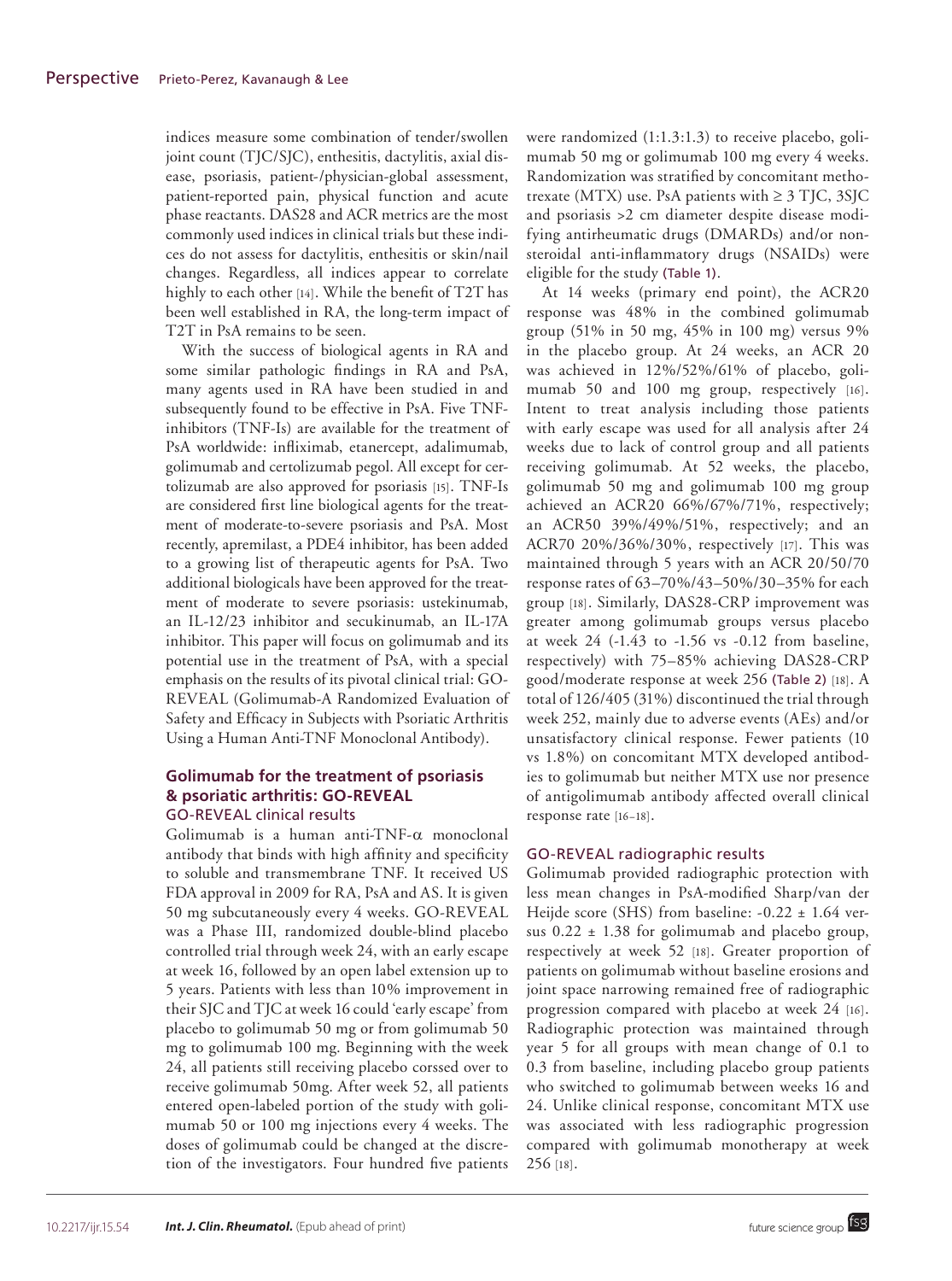## GO-REVEAL: psoriasis, dactylitis, enthesitis & patient reported outcomes

Golimumab was effective for psoriasis with 56 and 66% of patients on golimumab 50 and 100 mg, respectively achieving at least 75% improvement in a Psoriasis Area and Severity Index (PASI75) at week 24 versus 1% on placebo [16–18]. This was maintained through year 5 with 60–72% achieving the PASI75. Interestingly, no significant difference was noted among patients with or without concomitant MTX [18]. Approximately 78% of patients had enthesitis at baseline. At 24 weeks, significantly smaller proportion of patients treated with golimumab had enthesitis (50 vs 69%) and had greater improvement in PsA-modified MASES enthesitis score (60–67 vs 12%) compared with placebo. For patients with dactylitis at baseline (∼35%), the proportion with dactylitis remained similar at 24 weeks in both golimumab and placebo groups (14–22%), but golimumab treated patients had a greater improvement in dactylitis severity score (100 vs 42%). These improvements in enthesitis and dactylitis were maintained through year 5 [16–18].

Golimumab treated patients also had significant improvements in patient reported outcomes: physical

function (as measured by Health Assessment Questionnaire [HAQ] disability index [DI] score), Health Related Quality of Life (HRQOL as measured by 36-Short Form Health Survey mental component summary [MCS] and physical component summary [PCS]) and productivity (as measured self-reported 10 cm VAS). HAQ DI improved 0.33–0.39 ± 0.5 at 24 weeks [16–18] with 52–58% maintaining this improvement through week 256. The mean HAQ-DI score ranged from 0.6 to 0.7 at week 256 [16-18]. Similarly, improvements in productivity and health related quality of life as measured by SF-36 PCS  $(0.63 \pm 8.72 \text{ vs } 7.83 \pm 9.41)$  and MCS (-0.60  $\pm$  12.13 vs  $3.84 \pm 10.79$ ) at 24 weeks were greater in both golimumab dose groups compared with placebo group [16–18]. In general, improvements in work productivity and SF-36 PCS correlated closely to an ACR 20 response whereas improvements in SF-36 MCS correlated more with an ACR 20 rand PASI75 response. Interestingly, despite significant improvements in dactylitis and enthesitis scores (67–85% and 40–60%, respectively), these correlated only weakly with HRQOL, physical function and work productivity [16–18].

| Table 1. Baseline characteristics of GO-REVEAL.               |                       |                                |                                 |                        |  |  |  |  |
|---------------------------------------------------------------|-----------------------|--------------------------------|---------------------------------|------------------------|--|--|--|--|
|                                                               | Placebo ( $n = 113$ ) | Golimumab 50 mg<br>$(n = 146)$ | Golimumab 100 mg<br>$(n = 146)$ | Combined ( $n = 292$ ) |  |  |  |  |
| Men; n (%)                                                    | 69 (61)               | 89 (61)                        | 86 (59)                         | 175 (60)               |  |  |  |  |
| White; n (%)                                                  | 110 (97)              | 141 (97)                       | 142 (97)                        | 283 (97)               |  |  |  |  |
| Age (years)                                                   | $47.0 \pm 10.6$       | $45.7 \pm 10.7$                | $48.2 \pm 10.9$                 | $47.0 \pm 10.9$        |  |  |  |  |
| PsA duration (years)                                          | $7.6 \pm 7.9$         | $7.2 \pm 6.8$                  | $7.7 \pm 7.8$                   | $7.5 \pm 7.3$          |  |  |  |  |
| No. of swollen joints (range 0-66)                            | $13.4 \pm 9.8$        | $14.1 \pm 11.4$                | $12.0 \pm 8.5$                  | $13.0 \pm 10.1$        |  |  |  |  |
| No. of tender joints (range 0-68)                             | $21.9 \pm 14.7$       | $24.0 \pm 17.1$                | $22.5 \pm 15.7$                 | $23.3 \pm 16.4$        |  |  |  |  |
| CRP level (mg/dl)                                             | $1.3 \pm 1.6$         | $1.3 \pm 1.6$                  | $1.4 \pm 1.8$                   | $1.3 \pm 1.7$          |  |  |  |  |
| HAQ DI score (range 0-3)                                      | $1.03 \pm 0.55$       | $0.98 \pm 0.65$                | $1.05 \pm 0.62$                 | $1.02 \pm 0.64$        |  |  |  |  |
| SF-36 PCS score (range 0-100)                                 | $31.9 \pm 9.3$        | $33.0 \pm 10.7$                | $32.8 \pm 8.9$                  | $32.9 \pm 9.8$         |  |  |  |  |
| SF-36 MCS score (range 0-100)                                 | $47.6 \pm 10.7$       | $45.4 \pm 12.2$                | $45.0 \pm 11.7$                 | $45.2 \pm 12.0$        |  |  |  |  |
| DAS28-CRP score                                               | $4.9 \pm 1.0$         | $5.0 \pm 1.1$                  | $4.9 \pm 1.1$                   | $4.9 \pm 1.1$          |  |  |  |  |
| PASI score (range 0-72) <sup>+</sup>                          | $8.4 \pm 7.4$         | $9.8 \pm 8.6$                  | $11.1 \pm 9.5$                  | $10.4 \pm 9.1$         |  |  |  |  |
| Patients with fingers/toes with<br>dactylitis; $n$ $(\%)$     | 38 (34)               | 50 (34)                        | 49 (34)                         | 99 (34)                |  |  |  |  |
| Patients with enthesitis; $n$ (%) <sup><math>\pm</math></sup> | 88 (78)               | 109 (75)                       | 115 (79)                        | 224 (77)               |  |  |  |  |
| Productivity score (0-10-cm VAS)                              | $5.3 \pm 2.8$         | $5.3 \pm 2.9$                  | $5.3 \pm 2.6$                   | $5.3 \pm 2.8$          |  |  |  |  |
|                                                               |                       |                                |                                 |                        |  |  |  |  |

Values are the mean  $\pm$  SD unless otherwise indicated.

† In patients with ≥3% of body surface area with psoriasis skin involvement.

‡ As determined using the PSA-modified Maastricht Ankylosing Spondylitis Enthesitis Score index.

CRP: C-reactive protein; DAS28-CRP: 28-joint Disease Activity Score using the CRP level; HAQ: Health Assessment Questionnaire SF-36:36-item Short Form health survey; DI: Disability index; MCS: Mental component summary; PASI: Psoriasis Area and Severity Index; PCS: Physical component summary; PsA: Psoriatic arthritis; VAS: Visual analog scale.

Adapted with permission from [17].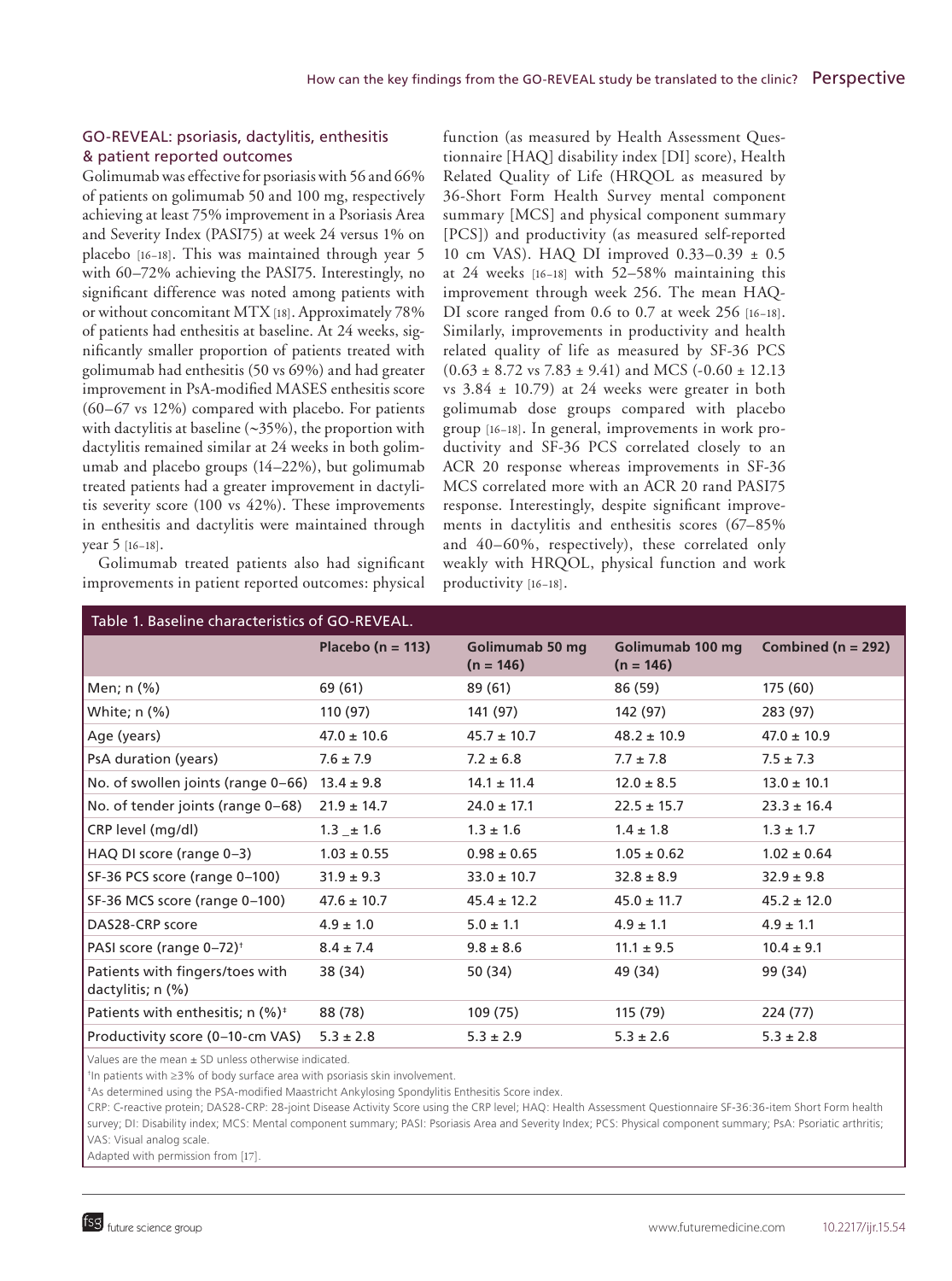| Table 2. Clinical and radiographic results of the GO-REVEAL study.                                                                                                                                                                                                                                                                                                                                                                                                                                                                                      |                                               |                           |                            |                                   |  |  |  |
|---------------------------------------------------------------------------------------------------------------------------------------------------------------------------------------------------------------------------------------------------------------------------------------------------------------------------------------------------------------------------------------------------------------------------------------------------------------------------------------------------------------------------------------------------------|-----------------------------------------------|---------------------------|----------------------------|-----------------------------------|--|--|--|
|                                                                                                                                                                                                                                                                                                                                                                                                                                                                                                                                                         | Placebo (early escape<br>starting at week 14) | Golimumab<br><b>50 mg</b> | <b>Golimumab</b><br>100 mg | <b>Golimumab</b><br>$50 + 100$ mg |  |  |  |
| Number of randomized 113<br>patients                                                                                                                                                                                                                                                                                                                                                                                                                                                                                                                    |                                               | 146                       | 146                        | 292                               |  |  |  |
| <b>ACR 20</b>                                                                                                                                                                                                                                                                                                                                                                                                                                                                                                                                           |                                               |                           |                            |                                   |  |  |  |
| Week 14                                                                                                                                                                                                                                                                                                                                                                                                                                                                                                                                                 | 9%                                            | $51\%*$                   | 45%*                       | 48%*                              |  |  |  |
| Week 24                                                                                                                                                                                                                                                                                                                                                                                                                                                                                                                                                 | 12%                                           | $52%$ *                   | $61\%*$                    |                                   |  |  |  |
| Week 24 (early escape<br>patients)                                                                                                                                                                                                                                                                                                                                                                                                                                                                                                                      | 47%                                           |                           |                            |                                   |  |  |  |
| Week 52                                                                                                                                                                                                                                                                                                                                                                                                                                                                                                                                                 | 65.5%                                         | 67.1%                     | 71.2%                      | 69.2%                             |  |  |  |
| <b>Week 104</b>                                                                                                                                                                                                                                                                                                                                                                                                                                                                                                                                         | 62.8%                                         | 67.1%                     | 69.9%                      |                                   |  |  |  |
| <b>Week 256</b>                                                                                                                                                                                                                                                                                                                                                                                                                                                                                                                                         | 62.8%                                         | 65.8%                     | 68.9%                      |                                   |  |  |  |
| <b>ACR 50</b>                                                                                                                                                                                                                                                                                                                                                                                                                                                                                                                                           |                                               |                           |                            |                                   |  |  |  |
| Week 24 (early escape<br>patients)                                                                                                                                                                                                                                                                                                                                                                                                                                                                                                                      | 14%                                           |                           |                            |                                   |  |  |  |
| Week 52                                                                                                                                                                                                                                                                                                                                                                                                                                                                                                                                                 | 38.9%                                         | 48.6%                     | 50.7%                      | 49.7%                             |  |  |  |
| <b>Week 104</b>                                                                                                                                                                                                                                                                                                                                                                                                                                                                                                                                         | 46%                                           | 46.6%                     | 51.4%                      |                                   |  |  |  |
| <b>Week 256</b>                                                                                                                                                                                                                                                                                                                                                                                                                                                                                                                                         | 43.4%                                         | 47.9%                     | 50.7%                      |                                   |  |  |  |
| <b>ACR 70</b>                                                                                                                                                                                                                                                                                                                                                                                                                                                                                                                                           |                                               |                           |                            |                                   |  |  |  |
| Week 24 (early escape<br>patients)                                                                                                                                                                                                                                                                                                                                                                                                                                                                                                                      | 6%                                            |                           |                            |                                   |  |  |  |
| Week 52                                                                                                                                                                                                                                                                                                                                                                                                                                                                                                                                                 | 19.5%                                         | 35.6%                     | 30.1%                      | 32.9%                             |  |  |  |
| <b>Week 104</b>                                                                                                                                                                                                                                                                                                                                                                                                                                                                                                                                         | 31%                                           | 28.8%                     | 35.6%                      |                                   |  |  |  |
| Week 256                                                                                                                                                                                                                                                                                                                                                                                                                                                                                                                                                | 32.7%                                         | 30.8%                     | 35.6%                      |                                   |  |  |  |
| DAS28 - CRP (% EULAR good/moderate responders)                                                                                                                                                                                                                                                                                                                                                                                                                                                                                                          |                                               |                           |                            |                                   |  |  |  |
| <b>Baseline score</b>                                                                                                                                                                                                                                                                                                                                                                                                                                                                                                                                   | $4.9 \pm 1.0$                                 | $5.0 \pm 1.1$             | $4.9 \pm 1.1$              |                                   |  |  |  |
| Week 24                                                                                                                                                                                                                                                                                                                                                                                                                                                                                                                                                 | $-0.12 \pm 0.97$                              | $-1.43 \pm 1.34$          | $-1.56 \pm 1.10$           |                                   |  |  |  |
| Week 52                                                                                                                                                                                                                                                                                                                                                                                                                                                                                                                                                 | $-1.67 \pm 1.19$                              | $-2.02 \pm 1.34$          | $-1.20 \pm 1.21$           | $-2.01 \pm 1.28$                  |  |  |  |
| <b>Week 104</b>                                                                                                                                                                                                                                                                                                                                                                                                                                                                                                                                         | 2.9(2.0, 4.1)                                 | 2.6(1.8, 3.7)             | 2.6(1.7, 3.6)              |                                   |  |  |  |
| <b>Week 256</b>                                                                                                                                                                                                                                                                                                                                                                                                                                                                                                                                         | $3.0 \pm 1.4$                                 | $2.8 \pm 1.2$             | $2.8 \pm 1.2$              |                                   |  |  |  |
| PSA mSHS (mean change ± SD from baseline)                                                                                                                                                                                                                                                                                                                                                                                                                                                                                                               |                                               |                           |                            |                                   |  |  |  |
| Week 52                                                                                                                                                                                                                                                                                                                                                                                                                                                                                                                                                 | $0.22 \pm 1.38$                               | $-0.22 \pm 1.64***$       | $-0.14 \pm 1.53***$        | $-0.18 \pm 1.59$                  |  |  |  |
| <b>Week 104</b>                                                                                                                                                                                                                                                                                                                                                                                                                                                                                                                                         | $0.08 \pm 3.19$                               | $-0.39 \pm 2.04$          | $-0.32 \pm 1.87$           |                                   |  |  |  |
| <b>Week 256</b>                                                                                                                                                                                                                                                                                                                                                                                                                                                                                                                                         | $0.3 \pm 3.8$                                 | $0.3 \pm 4.2$             | $0.1 \pm 2.7$              |                                   |  |  |  |
| PASI 75 (%)                                                                                                                                                                                                                                                                                                                                                                                                                                                                                                                                             |                                               |                           |                            |                                   |  |  |  |
| Week 24                                                                                                                                                                                                                                                                                                                                                                                                                                                                                                                                                 | $\mathbf{1}$                                  | $56*$                     | 66*                        |                                   |  |  |  |
| Week 52                                                                                                                                                                                                                                                                                                                                                                                                                                                                                                                                                 | 48.1                                          | 62.4                      | 68.5                       | 65.4                              |  |  |  |
| <b>Week 104</b>                                                                                                                                                                                                                                                                                                                                                                                                                                                                                                                                         | 55.7%                                         | 63.3%                     | 72.2%                      |                                   |  |  |  |
| <b>Week 256</b>                                                                                                                                                                                                                                                                                                                                                                                                                                                                                                                                         | 60.8%                                         | 61.5%                     | 72.2%                      |                                   |  |  |  |
| ACR20/50/70:American College of Rheumatology Proportions of patients achieving at least 20%/50% and 70% improvement according<br>to the American College of Rheumatology criteria; BSA: Body surface area; CRP: C-reactive protein; DAS28-CRP: Disease Activity Score in<br>28 joints using the CRP level (intend to treat analysis); HAQ: Health Assessment Questionnaire; JSN: Joint space narrowing; MCS: Mental<br>component summary; mMASES: Modified Maastricht Ankylosing Spondylitis Enthesitis Score; PASI: Psoriasis Area and Severity Index; |                                               |                           |                            |                                   |  |  |  |

PCS: Physical component summary; PsA: Psoriatic arthritis; SF-36: Short Form 36; SHS: Sharp/van der Heijde score.

\*p < 0.001 vs placebo; \*\*p < 0.05 vs placebo; \*\*\*p less 0.01 vs placebo; \*\*\*\*p less 0.011 vs placebo; \*\*\*\*\*p =0.086 vs placebo.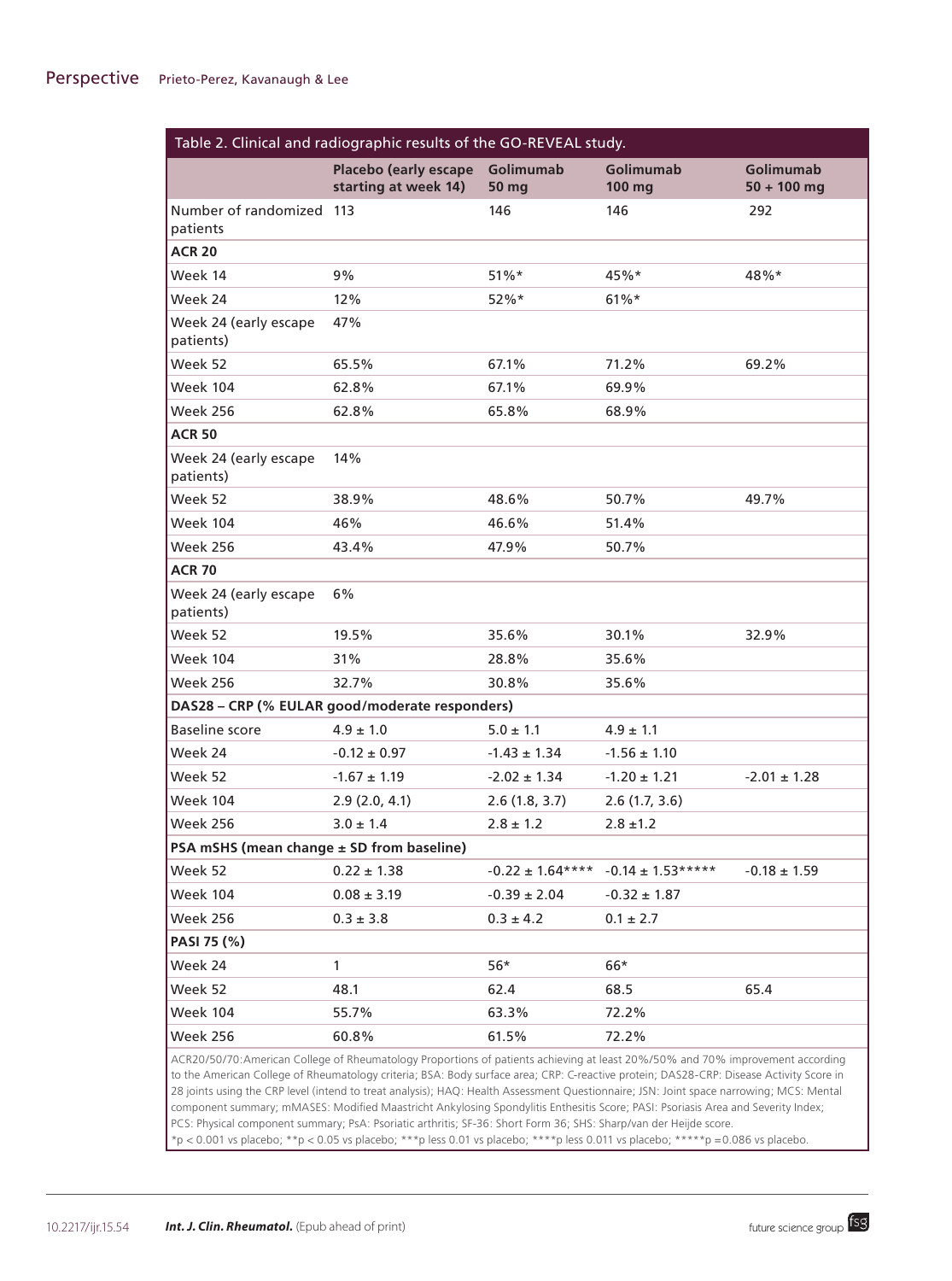| Table 2. Clinical and radiographic results of the GO-REVEAL study.                                                            |                                                         |                              |                                               |                                   |  |  |  |
|-------------------------------------------------------------------------------------------------------------------------------|---------------------------------------------------------|------------------------------|-----------------------------------------------|-----------------------------------|--|--|--|
|                                                                                                                               | Placebo (early escape Golimumab<br>starting at week 14) | 50 mg                        | <b>Golimumab</b><br>100 mg                    | <b>Golimumab</b><br>$50 + 100$ mg |  |  |  |
| <b>Enthesitis (m MASES Score)</b>                                                                                             |                                                         |                              |                                               |                                   |  |  |  |
| <b>Baseline score</b>                                                                                                         | $5.0 \pm 4.1(n = 88)$                                   | $5.7 \pm 4.0$<br>$(n = 109)$ | $6.1 \pm 4.1$ (n = 115)                       |                                   |  |  |  |
| <b>Week 104</b>                                                                                                               | $40.4 \pm 92.7$                                         | $59.5 \pm 70$                | $56 \pm 72.7$                                 |                                   |  |  |  |
| <b>Dactylitis</b>                                                                                                             |                                                         |                              |                                               |                                   |  |  |  |
| <b>Baseline score</b>                                                                                                         | $3.1 \pm 2.1$ (n = 38)                                  |                              | $6.3 \pm 6.1$ (n = 50) $5.4 \pm 6.7$ (n = 49) |                                   |  |  |  |
| <b>Week 104</b>                                                                                                               | $67.4 \pm 63.9$                                         | $83 \pm 36.4$                | $85.3 \pm 38.5$                               |                                   |  |  |  |
| Week 256                                                                                                                      | $1.2 \pm 2.3$                                           | $1.3 \pm 4.9$                | $0.8 \pm 2.1$                                 |                                   |  |  |  |
| HAQ (improvement from baseline)                                                                                               |                                                         |                              |                                               |                                   |  |  |  |
| Week 14                                                                                                                       | $0.04 \pm 0.44$                                         | $0.31 \pm 0.50*$             | $0.38 \pm 0.51*$                              | $0.35 \pm 0.50*$                  |  |  |  |
| Week 24                                                                                                                       | $-0.01 \pm 0.49$                                        | $0.33 \pm 0.55*$             | $0.39 \pm 0.50*$                              | $0.36 \pm 0.53*$                  |  |  |  |
| Week 52                                                                                                                       | $0.37 \pm 0.56$                                         | $0.41 \pm 0.53$              | $0.43 \pm 0.53$                               | $0.42 \pm 0.53$                   |  |  |  |
| <b>Week 104</b>                                                                                                               | $0.36 \pm 0.58$                                         | $0.43 \pm 0.56$              | $0.45 \pm 0.55$                               | $044 \pm 0.55$                    |  |  |  |
| Week 256 (% with > 0.3 54.0%)<br>unit improvement)                                                                            |                                                         | 52.7%                        | 58.9%                                         |                                   |  |  |  |
| SF-36 MCS (improvement from baseline)                                                                                         |                                                         |                              |                                               |                                   |  |  |  |
| Week 14                                                                                                                       | $0.40 \pm 11.39$                                        | $2.79 \pm 10.27**$           | $3.56 \pm 12.06**$                            | $3.18 \pm 11.20**$                |  |  |  |
| Week 24                                                                                                                       | $-0.60 \pm 12.13$                                       | $3.37 \pm 10.55***$          | $4.20 \pm 11.03***$                           | $3.87 \pm 10.79*$                 |  |  |  |
| Week 52                                                                                                                       | $3.69 \pm 11.23$                                        | $3.95 \pm 11.73$             | $4.84 \pm 11.60$                              | $4.40 \pm 11.7$                   |  |  |  |
| <b>Week 104</b>                                                                                                               | $2.99 \pm 11.08$                                        | $4.71 \pm 11.35$             | $4.69 \pm 12.21$                              | $4.70 \pm 11.77$                  |  |  |  |
| SF-36 PCS (improvement from baseline)                                                                                         |                                                         |                              |                                               |                                   |  |  |  |
| Week 14                                                                                                                       | $0.63 \pm 7.68$                                         | $6.53 \pm 8.88*$             | $7.85 \pm 9.55*$                              | $7.19 \pm 9.23*$                  |  |  |  |
| Week 24                                                                                                                       | $0.67 \pm 8.72$                                         | $7.42 \pm 9.17*$             | $8.22 \pm 9.64*$                              | $7.83 \pm 9.41*$                  |  |  |  |
| Week 52                                                                                                                       | $8.25 \pm 10.50$                                        | $9.87 \pm 9.51$              | $9.19 \pm 10.29$                              | $9.53 \pm 9.90$                   |  |  |  |
| <b>Week 104</b>                                                                                                               | $8.76 \pm 11.41$                                        | $8.70 \pm 9.56$              | $8.50 \pm 10.45$                              | $8.60 \pm 10.00$                  |  |  |  |
| <b>Week 256</b>                                                                                                               | $8.1 \pm 10.9$                                          | $8.8 \pm 11.1$               | $8.8 \pm 11$                                  | $9.53 \pm 9.90$                   |  |  |  |
| ACR20/50/70:American College of Rheumatology Proportions of patients achieving at least 20%/50% and 70% improvement according |                                                         |                              |                                               |                                   |  |  |  |

to the American College of Rheumatology criteria; BSA: Body surface area; CRP: C-reactive protein; DAS28-CRP: Disease Activity Score in 28 joints using the CRP level (intend to treat analysis); HAQ: Health Assessment Questionnaire; JSN: Joint space narrowing; MCS: Mental component summary; mMASES: Modified Maastricht Ankylosing Spondylitis Enthesitis Score; PASI: Psoriasis Area and Severity Index; PCS: Physical component summary; PsA: Psoriatic arthritis; SF-36: Short Form 36; SHS: Sharp/van der Heijde score. \*p < 0.001 vs placebo; \*\*p < 0.05 vs placebo; \*\*\*p less 0.01 vs placebo; \*\*\*\*p less 0.011 vs placebo; \*\*\*\*\*p =0.086 vs placebo.

## GO-REVEAL: disease remission & minimum disease activity

The ability to reach minimum disease activity (MDA) and its impact on clinical and radiographic outcome of patients treated with golimumab were assessed at year 5 using *post hoc* analysis. The Outcome Measures in Rheumatology Clinical Trials (OMERACT) group defined MDA is "that state of disease activity deemed a useful target of treatment by both the patient and physician, given current treatment possibilities and limitations," and encompasses both remission and low disease activity. In accordance to this definition, GO-REVEAL used previously validated PsA MDA criteria where five

of the seven components must be met:  $T$ JC  $\leq$ 1; SJC  $\leq$ 1; PASI ≤1 or body surface area ≤3; patient pain visual analog score (VAS) ≤15; patient global disease activity VAS ≤20; HAQ ≤0.5; tender entheseal points ≤1 [16-20].

The MDA at  $\geq$  3 visits were achieved more frequently among golimumab treated patients (28.1% vs 7.7 and 42.4% vs 30.2% at week 24 and 52, respectively). Through 5 years, approximately 50% of patients achieved MDA at least once. Lower baseline HAQ score but not baseline MTX use was associated with higher likelihood of achieving MDA. Similar to other studies supporting T2T strategy, the achievement of MDA, irrespective of treatment group, was associated with less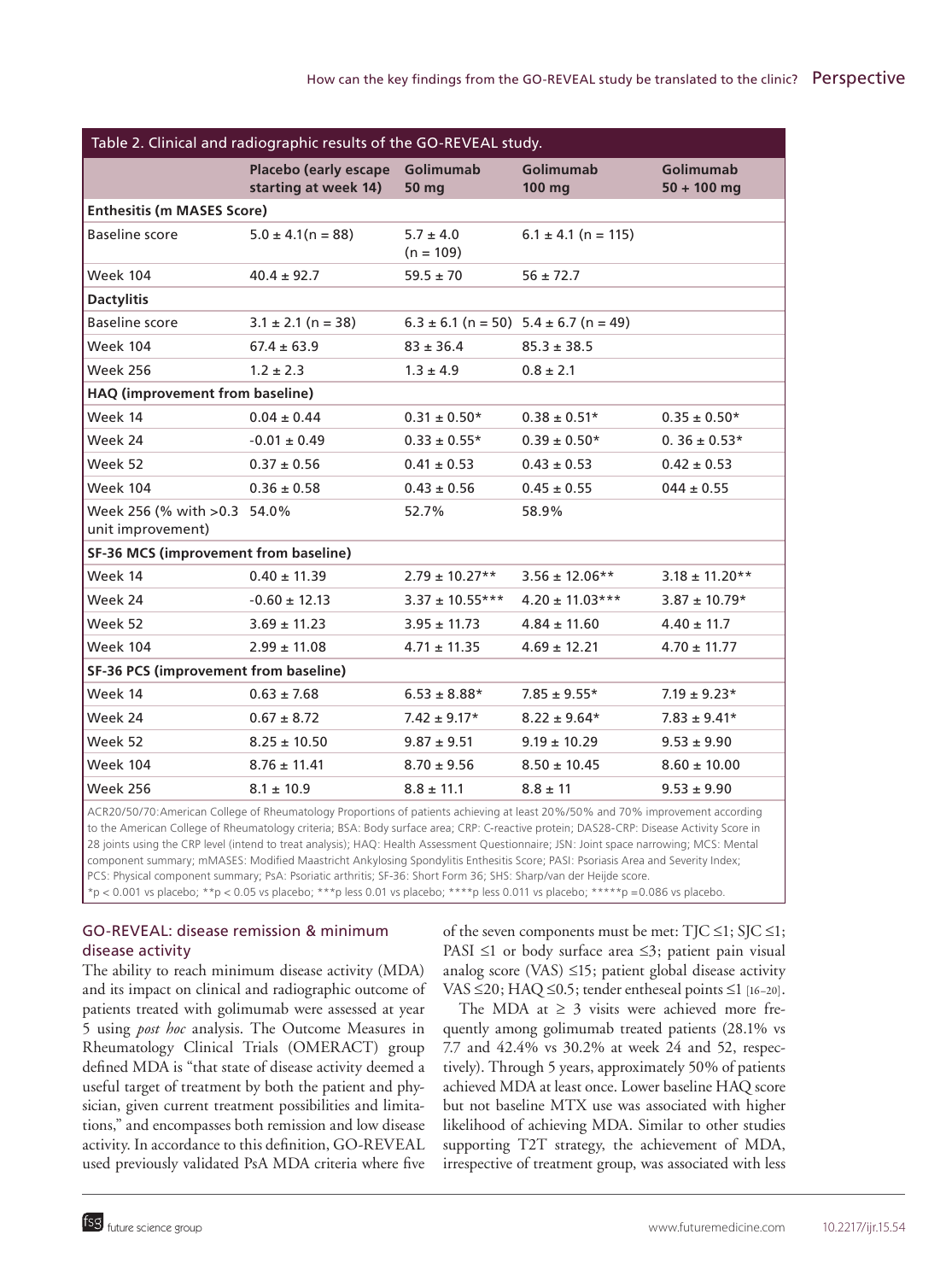radiographic progression, better functional improvement and patient global assessment of disease. The delay in active treatment among the placebo group was associated with twice the amount of radiographic damage, though still minimum overall. However, the achievement of MDA did not lead to improved skin symptoms [17]. In fact, while patients who achieved MDA on concomitant MTX had less radiographic progression, they had less improvements in PASI score at week 256 [16–18].

### GO-REVEAL: safety considerations

Golimumab was well tolerated with no significant differences between the 50 and 100 mg golimumab dose except for increased infections in the latter group (33 vs 41%) [18]. Through week 24, the most frequently reported AEs were nasopharyngitis and upper respiratory tract infections, occurring 59% in placebo and 65% in golimumab groups [16]. Through week 256, 15 patients developed serious infections with opportunistic infections occurring only in the 100 mg group. Five patients died: two from accidents, one unknown and two nonskin cancers. Twenty-one patients developed malignancies (10 non-melanoma skin cancers and 11 non-lymphoma cancers) with standard incidence ratio of 0.57–1.85 compared with general US population. Serious AEs leading to drug discontinuation occurred in 12.4% of the patients and included: basal cell carcinoma (BCC), increased asparate- and alanineaminotransferase, breast cancer, PsA and accidental death. Antibodies with golimumab occurred in 1.8% of patients on MTX and 10.0% without MTX. However, the presence of antigolimumab antibody did not impact the clinical response or frequency of AEs (e.g., injection site reactions) [16–18].

### GO-REVEAL: study limitations

This study represents the longest available clinical data for any TNF-I for the treatment of PsA. While it provides unprecedented long-term data on efficacy and safety of golimumab among PsA patients with high retention rate, it does have several limitations. These patients were relatively treatment naive with no prior history of biological agents and with only about half of the patients on baseline MTX. Investigators were allowed to escalate the dose once at week 52 at their discretion but no data are available on the frequency of dose escalation.

## **Clinical application from GO-REVEAL: comparison of TNF-Is**

To date, there are no studies directly comparing the efficacy and safety of five approved TNF-Is. Several studies have performed meta-analysis of randomized controlled trials for the treatment of PsA comparing efficacy of adalimumab, etanercept, golimumab and infliximab.

These studies were published prior to the approval of certolizumab in 2013 for the treatment of PsA [21,22]. All TNF-Is were comparable in efficacy as measured by PsARC response, HAQ and ACR20/50/70. Certolizumab had similar ACR response to other TNF-Is when compared with placebo with ACR 20/50/70 of 58/42/26% at week 24 [22]. All TNF-Is also were equally effective in delaying radiographic progression [23,24]. However, monoclonal antibodies appeared to be slightly more effective than etanercept for psoriasis [21]. Similar to findings in the GO-REVEAL study, concomitant MTX did not affect the ACR response among PsA patients receiving TNF-Is [25].

With similar efficacy and safety profile, decision to choose one TNF-I over another may depend on cost, mode of delivery and patient preference. They are all quite expensive with direct cost to patients and society varying depending on their healthcare system. Infliximab is given intravenously with effective dose ranging from 5 to 10 mg/kg every 4–8 weeks. Etanercept, adalimumab, golimumab and certolizumab are all given subcutaneously (biweekly to monthly). The overall persistent rate appears to be similar at 66–68% among these agents [26]. In a large regional survey in England, the median time from diagnosis to TNF-I therapy was 4.6 years with the majority starting adalimumab first (64%) followed by etanercept (34%), infliximab (2%) and golimumab (1%) [27].

Recent development of TNF-I biosimilars offers additional options for patients who are candidates for TNF-Is. Biosimilars are highly similar to their reference products with minor differences in clinically inactive components. They do not appear to have clinically meaningful differences between the biological product and biosimilars in terms of safety, purity and potency. Several monoclonal anti-TNF antibody biosimilars have been developed and found to be effective in RA. As these agents are not identical, one cannot recommend interchangeability until their long-term efficacy and safety are tested compared with currently approved TNF-Is.

## **Conclusion**

GO-REVEAL was a Phase III study assessing the safety and efficacy of golimumab for the treatment of PsA over 5 years. Golimumab 50 and 100 mg subcutaneous monthly resulted in similar improvement in the ACR20/50/70, PASI and radiographic scores as other TNF-Is. The concomitant use of MTX was associated with less radiographic progression of disease compared with golimumab monotherapy but had no synergistic effect on clinical outcomes (e.g., ACR 20/50/70, PASI, patient-reported outcomes). Higher dose of golimumab (100 mg) did not confer additional benefit compared with 50 mg but was associated with greater numbers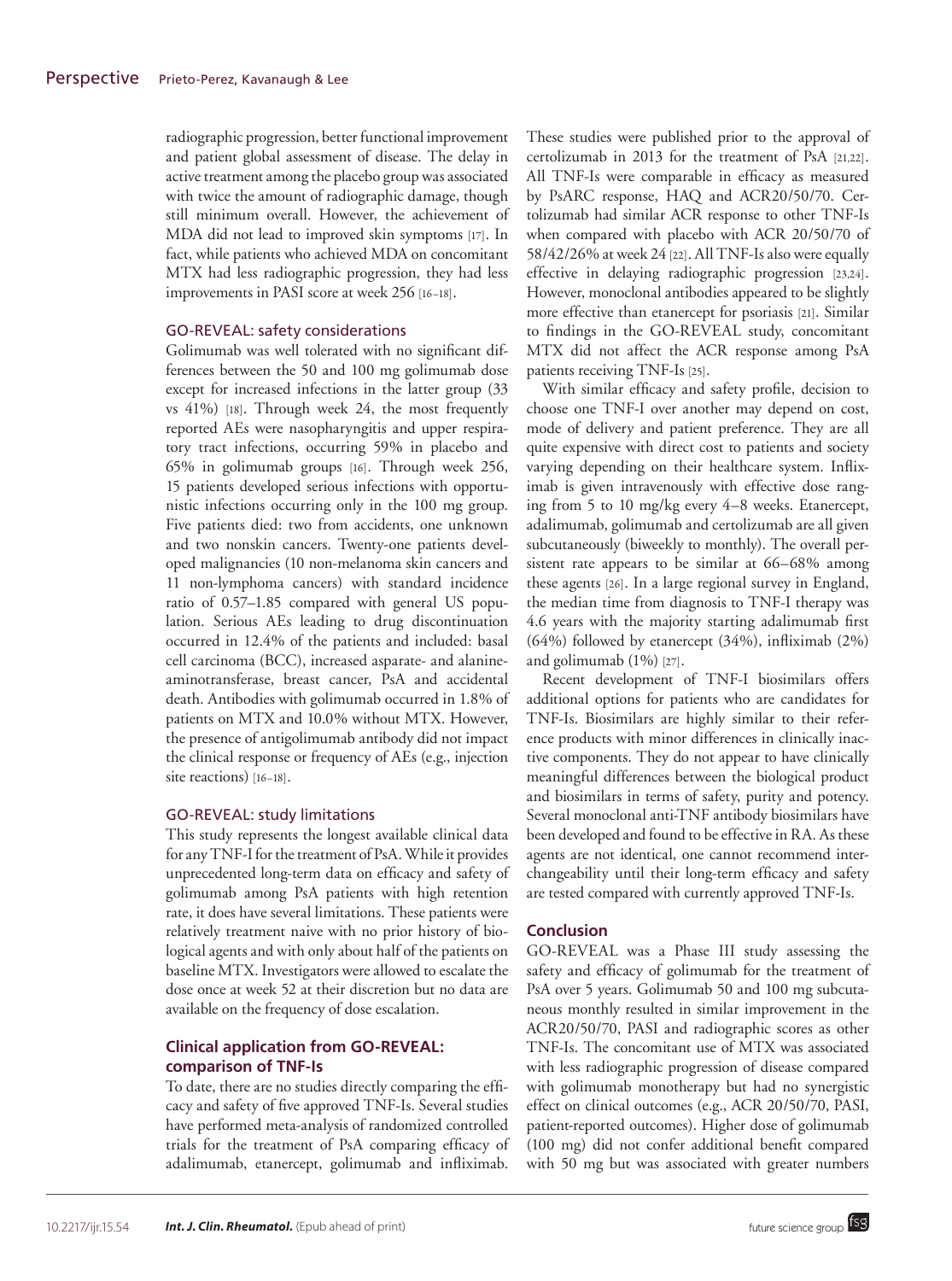of more serious infections and malignancies The most common serious AEs among all golimumab users were abnormal liver function tests, infections and skin malignancies. This study affirmed that golimumab is a safe and effective therapeutic option for biologically naive PsA patients who continues to have active disease.

## **Future perspective**

The armamentarium for the treatment of PsA and psoriasis has grown significantly in the past several decades, including many biologicals such as TNF-Is, ustekinumab, apremilast and secukinumab. The most commonly used biologicals appear to be TNF-Is either alone or in combination with DMARDs. There are no clinical trials directly comparing all TNF-Is for their effectiveness, safety and phramacoeconomics [28]. However, meta-analysis and indirect comparisons indicate that the efficacy and safety profile are similar between all TNF-Is. While GO-REVEAL provided long-term clinical data on golimumab in the treatment of PsA, many other questions remain. In RA, while TNF-Is are effective as monotherapy, concomitant DMARDs especially MTX appear to provide synergistic effect in improving both clinical and radiographic outcome. In GO-REVEAL, patients with active disease despite DMARDs or NSAIDs were eligible for the study and only MTX was allowed as background DMARD during the study. Based on this and other published studies, it remains unclear if any DMARDs provide synergistic effect in PsA.

Recent data suggest that treatment with TNF-I may be safely tapered and discontinued in RA patients who are in clinical remission but it remains to be seen if similar strategy can also be applied to PsA patients. In one study, 20% of 236 PsA patients were able to achieve

remission before relapsing off all meds after mean duration of 13 months [29]. In addition, it is clear that combination biological therapy in RA increases safety concerns without providing synergistic clinical benefit. With bispecific antibodies in development for RA that block dual targets (e.g., TNF-I and IL-17), further studies are needed to assess their safety and potential synergistic role in the treatment of PsA.

A key unmet need in the management of PsA and other autoimmune is prospective identification of patients who are likely to benefit from specific therapies. For example, in RA, some patients who responded to TNF-I treatment had transcription profiles enriched for inflammatory processes and TNFα protein expression [30,31] while others had lower inflammatory cell-surface markers such as the IL-7 receptor  $\alpha$  chain [32]. If we can identify certain patient characteristics that can predict clinical response to certain treatment, we can tailor individual treatment to optimize their safety and efficacy profile. At this time, we still do not know who is an ideal candidate for TNF-I as opposed to other mechanism of action (e.g., IL-17 inhibitor). This is an area of active research with biomarkers, imaging and genetic sequencing and soon, we hope to have some answers to guide us into this era of personalized medicine.

#### Financial & competing interests disclosure

A Kavanaugh conducts clinical trials sponsored by Amgen, Abbvie, Janssen and UCB. The authors have no other relevant affiliations or financial involvement with any organization or entity with a financial interest in or financial conflict with the subject matter or materials discussed in the manuscript apart from those disclosed.

No writing assistance was utilized in the production of this manuscript.

#### Executive summary

#### **Psoriatic arthritis: immunology, disease metrics & approved drugs**

- • Psoriatic arthritis shares similar immunogenesis and clinical features as other spondyloarthropathies with abundant IL-12, IL-17A, IL-23 and TNF-α.
- • There are a growing list of medications for the treatment of psoriatic arthritis including five TNF-inhibitors (TNF-Is) (adalimumab, certolizumab, etanercept, golimumab and infliximab) and a phosphodiesterase-4 inhibitor (apremilast).
- • In additional to TNF-Is, two biologicals have been approved for the treatment of psoraisis: ustekinumab and secukinumab.

### **Golimumab for the treatment of psoriasis & psoriatic arthritis: GO-REVEAL**

- • Golimumab 50 and 100 mg subcutaneous monthly resulted in similar improvement in the ACR20/50/70, PASI, radiographic scores, dactylitis, enthesitis and patient reported outcomes as other TNF-Is.
- • The concomitant use of methotrexate was associated with less radiographic progression of disease compared with golimumab monotherapy but no synergistic effect on clinical outcomes.
- • Golimumab was well tolerated with similar safety profile as other TNF-Is. The most common serious adverse events among all golimumab users were liver function tests, infections and skin malignancies.

## **Clinical application from GO-REVEAL: comparison of TNF-Is**

• With similar efficacy and safety profile, decision to choose one TNF-I over another may depend on cost, mode of delivery and patient preference.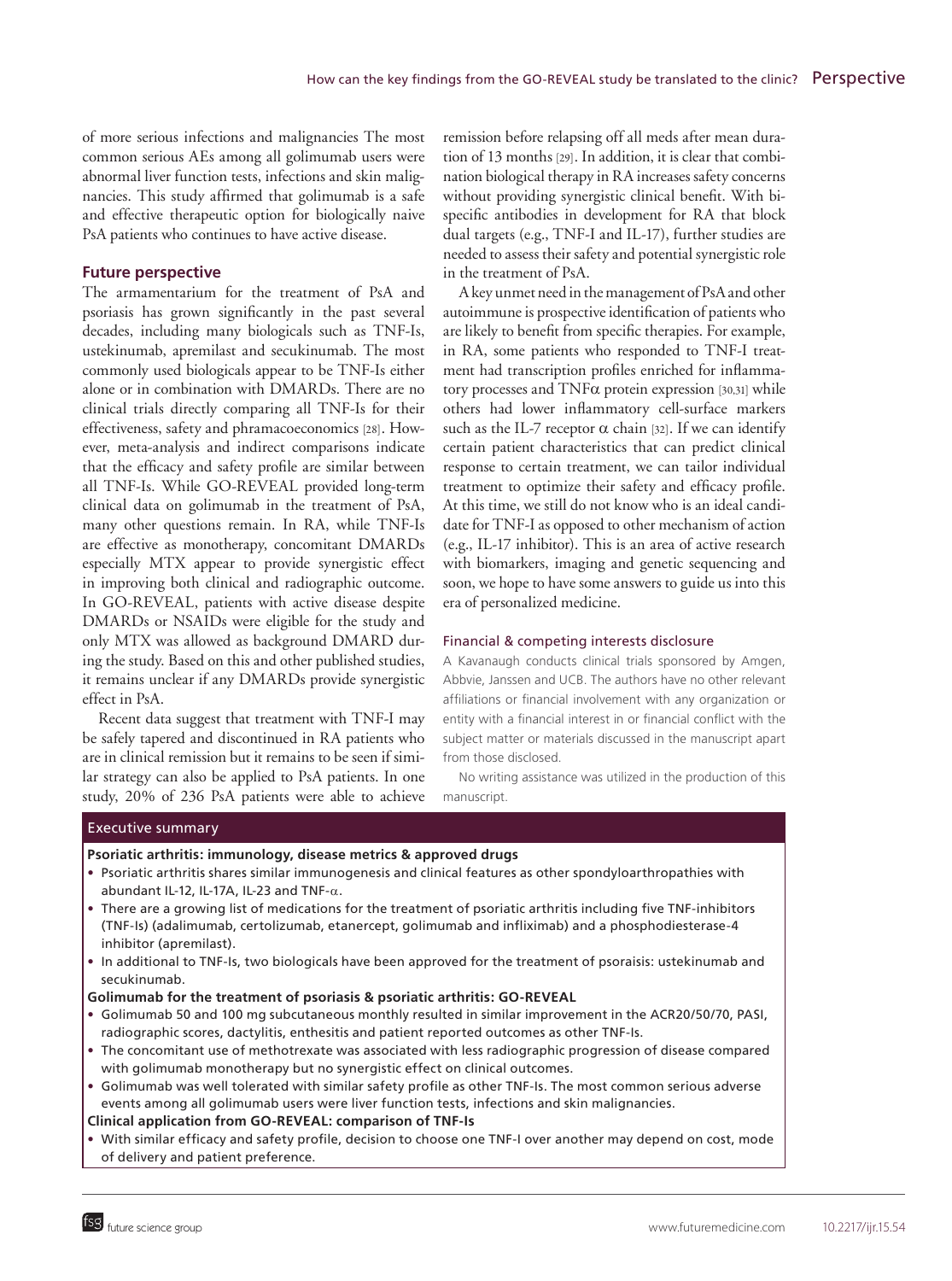## **References**

Papers of special note have been highlighted as: • of interest; •• of considerable interest

- 1 Ritchlin CT. Pathogenesis of psoriatic arthritis. *Curr. Opin. Rheumatol.* 17(4), 406–412 (2005).
- 2 Rahman P, Nguyen E, Cheung C, Schentag CT, Gladman DD. Comparison of radiological severity in psoriatic arthritis and rheumatoid arthritis. *J. Rheumatol.* 28(5), 1041–1044 (2001).
- 3 Moll JM, Wrist V. Psoriatic arthritis. *Semin. Arthritis Rheum.* 3(1), 55–78 (1973).
- 4 McGonagle D, Conaghan PG, Emery P. Psoriatic arthritis: unified concept twenty years on. *Arthritis Rheum.* 42(6), 1080–1086 (1999).
- 5 Cañete JD, Santiago B, Cantaert T *et al.* Ectopic lymphoid neogenesis in psoriatic arthritis. *Ann. Rheum. Dis.* 66(6), 720–726 (2007).
- 6 Leung YY, Lai-Shan Tam LS, Kun EW, Li EK. Psoriatic arthritis: An update on classification, clinical features and therapies. *Hong Kong Bull. Rheum. Dis.* 8, 1–11 (2008).
- 7 Di Cesare A, Di Meglio P, Nestle FO. The IL-23/Th17 axis in the immunopathogenesis of psoriasis. *J. Invest. Dermatol.* 129(6), 1339–1350 (2009).
- 8 Flytlie HA, Hvid M, Lindgreen E *et al.* Expression of MDC/CCL22 and its receptor CCR4 in rheumatoid arthritis, psoriatic arthritis and osteoarthritis. *Cytokine* 49(1), 24–29 (2010).
- 9 Gladman DD, Shuckett R, Russell ML, Thorne JC, Schachter RK. Psoriatic arthritis (PSA) – an analysis of 220 patients. *Q. J. Med.* 62(238), 127–141 (1987).
- 10 Tsoi LC, Spain SL, Knight J *et al.* Identification of 15 new psoriasis susceptibility loci highlights the role of innate immunity. *Nat. Genet.* 44(12), 1341–1348 (2012).
- 11 Baeten D, Baraliakos X, Braun J *et al.* Anti-interleukin-17A monoclonal antibody secukinumab in treatment of ankylosing spondylitis: a randomised, double-blind, placebocontrolled trial. *Lancet* 382(9906), 1705–1713 (2014).
- 12 Ogata A, Kumanogoh A, Tanaka T. Pathological Role of Interleukin-6 in Psoriatic Arthritis. *Arthritis* 2012, 713618 (2012)
- 13 Atzeni F, Ventura D, Batticciotto A, Boccassini L, Sarzi-Puttini P. Interleukin 6 blockade: tocilizumab in psoriatic arthritis. *J. Rheumatol. Suppl.* 89, 97–79 (2012).
- 14 Acosta Felquer ML, L. Ferreyra Garrott J, Marin J *et al.* Remission criteria and activity indices in psoriatic arthritis. *Clin. Rheumatol.* 33(9), 1323–1330 (2014).
- 15 van der Heijde D, Fleischmann R, Wollenhaupt J *et al.* Effect of different imputation approaches on the evaluation of radiographic progression in patients with psoriatic arthritis: results of the RAPID-PsA 24-week Phase III double-blind randomised placebo controlled study of certolizumab pegol. *Ann. Rheum. Dis.* 73(1), 233–237 (2014).
- 16 Kavanaugh A, McInnes IB, Mease P *et al.* Golimumab, a new human tumor necrosis factor alpha antibody, administered every four weeks as a subcutaneous injection in psoriatic arthritis, twenty-four–week efficacy and safety

results of a randomized, placebo-controlled study. *Arthritis Rheum.* 60(4), 976–986 (2009).

- **•• Demonstrates that treatment with golimumab at doses of 50 and 100 mg significantly improves active PsA and associated skin and nail psoriasis through week 24.**
- 17 Kavanaugh K, McInnes IB, Mease P *et al.* Clinical efficacy, radiographic and safety findings through 2 years of golimumab treatment in patients with active psoriatic arthritis: results from a long-term extension of the randomised, placebo-controlled GO-REVEAL study. *Ann. Rheum. Dis.* 72(11), 1777–1785. (2013).
- **•• Demonstrates that golimumab 50 and 100 mg for up to 2 years yielded sustained clinical and radiographic efficacy when administered to patients with active psoriatic arthritis (PsA).**
- 18 Kavanaugh A, McInnes IB, Mease P *et al.* Clinical efficacy, radiographic and safety findings through 5 years of subcutaneous golimumab treatment in patients with active psoriatic arthritis: results from a long-term extension of a randomised, placebo-controlled trial (the GO-REVEAL study). *Ann. Rheum. Dis.* 73(9), 1689–1694 (2014).
- **•• Provides long-term golimumab safety/efficacy in PsA through 5 years.**
- 19 Coates LC, Fransen J, Helliwell PS. Defining minimal disease activity in psoriatic arthritis: a proposed objective target for treatment. *Ann. Rheum. Dis.* 69(1), 48–53 (2010).
- **• Provides the first definition of a 'state' of minimum disease activity in PsA and defines a target for treatment.**
- 20 Coates LC. Treating to target in psoriatic arthritis. *Curr. Opin. Rheumatol.* 27(2), 107–110 (2015).
- **• Gives early evidence for the potential benefit of a treat-to-target approach in PsA.**
- 21 Fenix-Caballero S, Alegre-Del Rey EJ, Castano-Lara R *et al.* Direct and indirect comparison of the efficacy and safety of adalimumab, etanercept, infliximab, and golimumab in psoriatic arthritis. *J. Clin. Pharm. Ther.* 38(4), 286–293 (2013).
- 22 Kang EJ, Kavanaugh A. Psoriatic arthritis: latest treatments and their place in therapy. *Ther. Adv. Chronic Dis.* 6(4), 194–203 (2015).
- **•• Provides summary of novel agents introduced for the treatment of PsA including immunopathogenesis.**
- 23 Jani M, Macphie E, Rao C *et al.* Effectiveness of switching between biologics in psoriatic arthritis- results of a large regional survey. *Clin. Med.* 14(1), 95–96 (2015).
- 24 Yang H, Craig D, Epstein D *et al.* Golimumab for the treatment of psoriatic arthritis. *Pharmacoeconomics* 30(4), 257–270 (2012).
- **• Provides information about the clinical and cost–effectiveness of golimumab for the treatment of active and progressive psoriatic arthritis in patients who have responded inadequately to previous disease-modifying antirheumatic drugs.**
- 25 Behrens F, Cañete JD, Olivieri I, van Kuijk AW, McHugh N, Combe B. Tumour necrosis factor inhibitor monotherapy vs combination with MTX in the treatment of PsA: a systematic